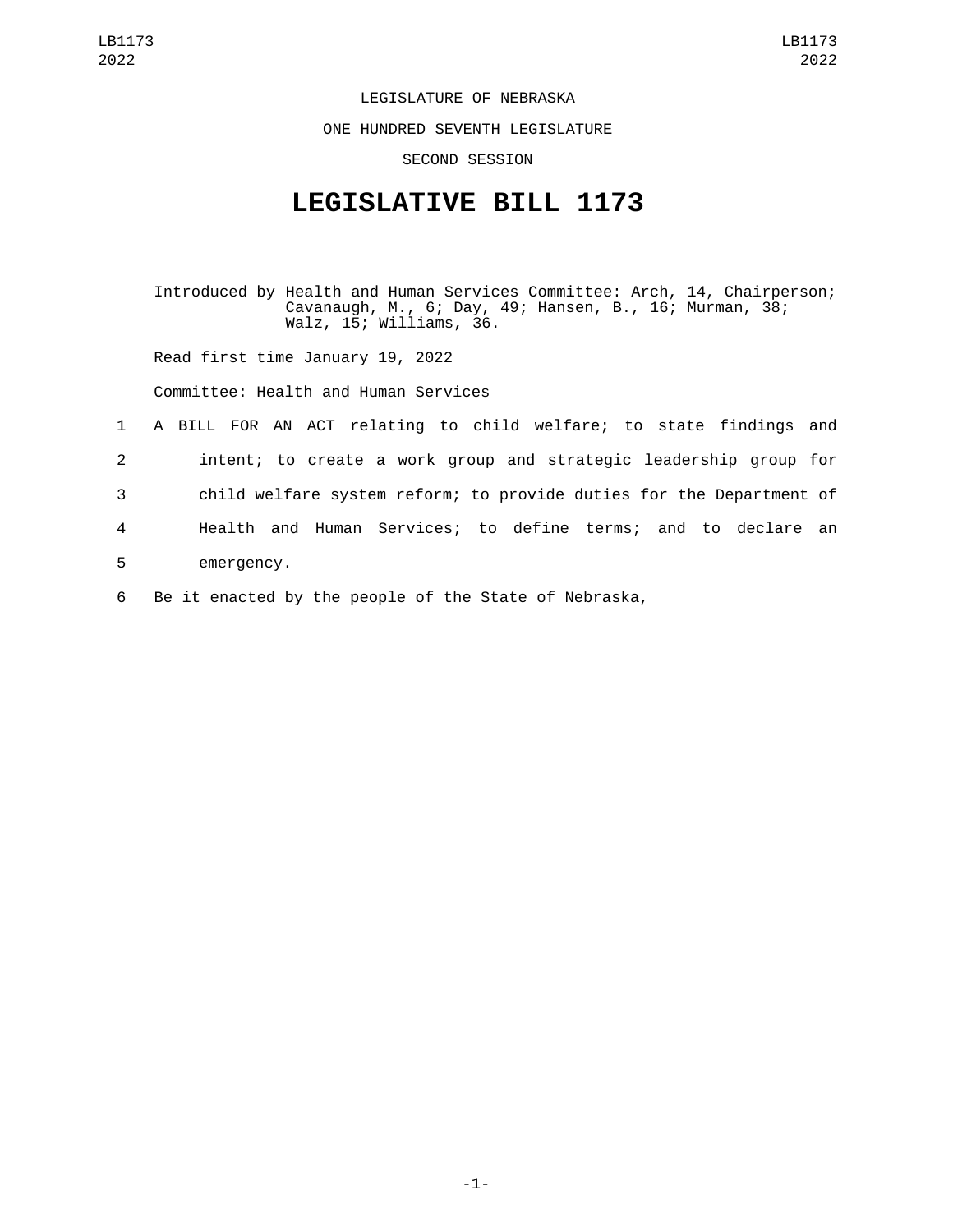| 1              | Section 1. (1) The Legislature finds that the State of Nebraska, in      |
|----------------|--------------------------------------------------------------------------|
| $\overline{c}$ | order to support the well-being, permanency, and safety of children and  |
| 3              | families in Nebraska's communities, needs to comprehensively transform   |
| 4              | its child welfare system. The Legislature further finds that this        |
| 5              | comprehensive transformation will require an integrated model addressing |
| 6              | all aspects of the system and strong partnerships among the legislative, |
| $\overline{7}$ | executive, and judicial branches of government and community             |
| 8              | stakeholders.                                                            |
| 9              | (2) It is the intent of the Legislature to:                              |
| 10             | (a) Establish an intersectoral child welfare practice model work         |
| 11             | group;                                                                   |
| 12             | (b) Establish appropriate strategic leadership and guidance for          |
| 13             | practice and finance model development from across the three branches of |
| 14             | government; and                                                          |
| 15             | (c) Appropriate funds for contractual support to build the practice      |
| 16             | and finance model for Nebraska.                                          |
| 17             | Sec. 2. For purposes of sections 1 to 6 of this act:                     |
| 18             | (1) Child welfare system means children and families receiving, and      |
| 19             | persons providing or effecting:                                          |
| 20             | (a) In-home and out-of-home child welfare case management services;      |
| 21             | (b) Physical and behavioral health care;                                 |
| 22             | (c) Youth rehabilitation and treatment center services;                  |
| 23             | (d) Adoption or guardianship assistance services;                        |
| 24             | (e) Prevention services;                                                 |
| 25             | (f) Post-adoption or post-guardianship related services;                 |
| 26             | (g) Court and probation services; and                                    |
| 27             | (h) Public or private education and training services;                   |
| 28             | (2) Individual with lived experience in the child welfare system         |
| 29             | means an individual who has previously received services from the child  |
| 30             | welfare system, currently receives such services, or is at risk of       |
| 31             | needing such services and who has valuable insight to contribute;        |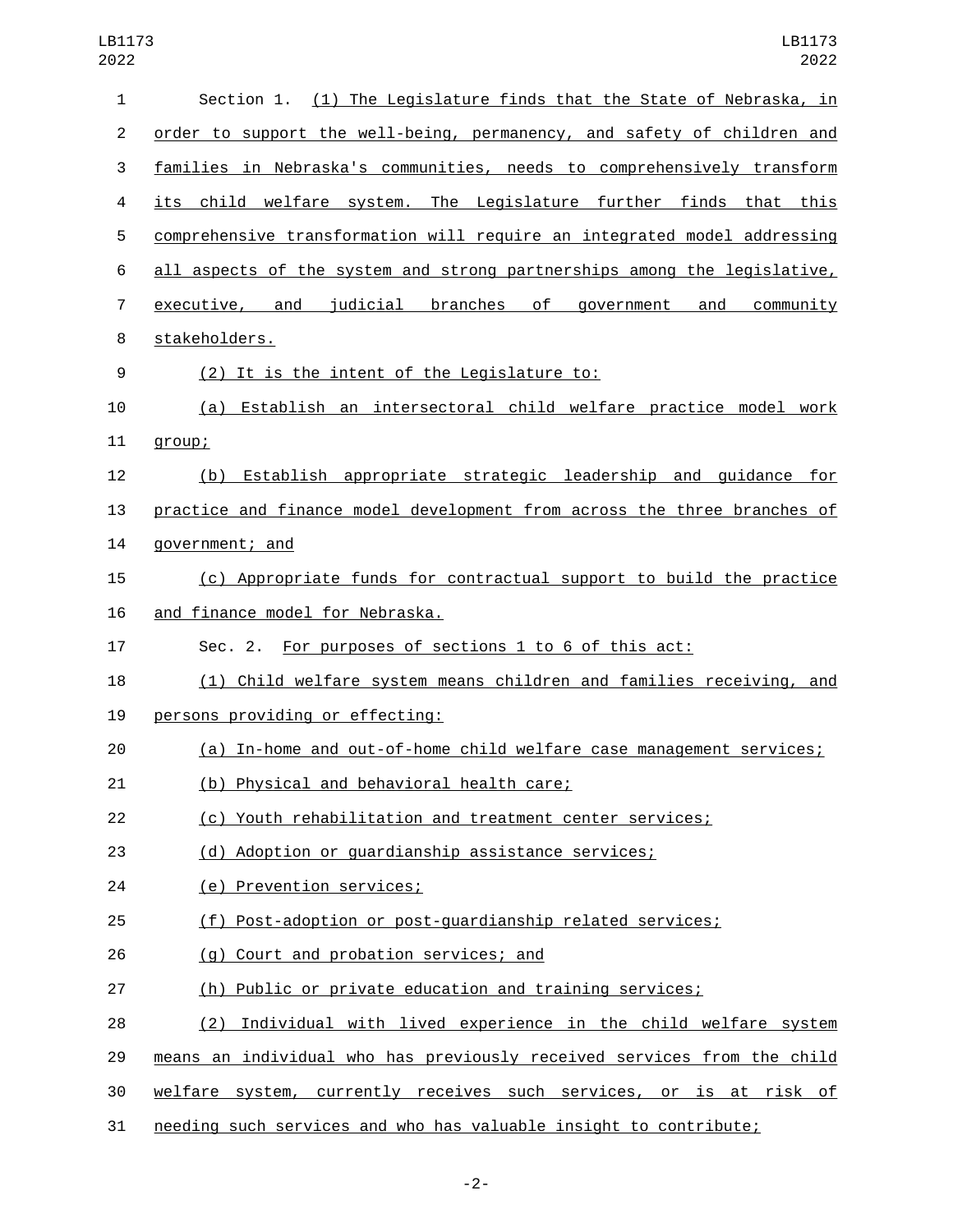| $\mathbf{1}$ | (3) Practice and finance model means an evidence-based or evidence-       |
|--------------|---------------------------------------------------------------------------|
| 2            | informed approach to the practice and financing of the child welfare      |
| 3            | system across the state of Nebraska;                                      |
| 4            | (4) Strategic leadership group means the child welfare strategic          |
| 5            | leadership group created in section 4 of this act;                        |
| 6            | (5) Work group means the child welfare practice model work group          |
| 7            | created in section 3 of this act.                                         |
| 8            | Sec. 3. (1) There is hereby established a child welfare practice          |
| 9            | model work group. The work group may include, but is not limited to:      |
| 10           | (a) The Director of Behavioral Health of the Division of Behavioral       |
| 11           | Health or the director's designee;                                        |
| 12           | (b) The Director of Children and Family Services of the Division of       |
| 13           | Children and Family Services or the director's designee;                  |
| 14           | (c) The Director of Developmental Disabilities of the Division of         |
| 15           | Developmental Disabilities or the director's designee;                    |
| 16           | (d) The Director of Medicaid and Long-Term Care of the Division of        |
| 17           | Medicaid and Long-Term Care or the director's designee;                   |
| 18           | (e) The Director of Public Health of the Division of Public Health        |
| 19           | or the director's designee;                                               |
| 20           | (f) The Commissioner of Education or the commissioner's designee;         |
| 21           | (g) The State Court Administrator;                                        |
| 22           | (h) A representative of the Supreme Court appointed by the Chief          |
| 23           | Justice; and                                                              |
| 24           | (i) Representatives from each federally recognized Indian tribe           |
| 25           | within the State of Nebraska, appointed by each tribe's Tribal Council or |
| 26           | Executive Committee.                                                      |
| 27           | (2) The work group shall develop a practice and finance model for         |
| 28           | child welfare system transformation in Nebraska, with consultation from   |
| 29           | key stakeholders, judges from separate juvenile courts and judges of      |
| 30           | county courts sitting as juvenile courts, private child welfare           |
| 31           | providers, and individuals with lived experience in the child welfare     |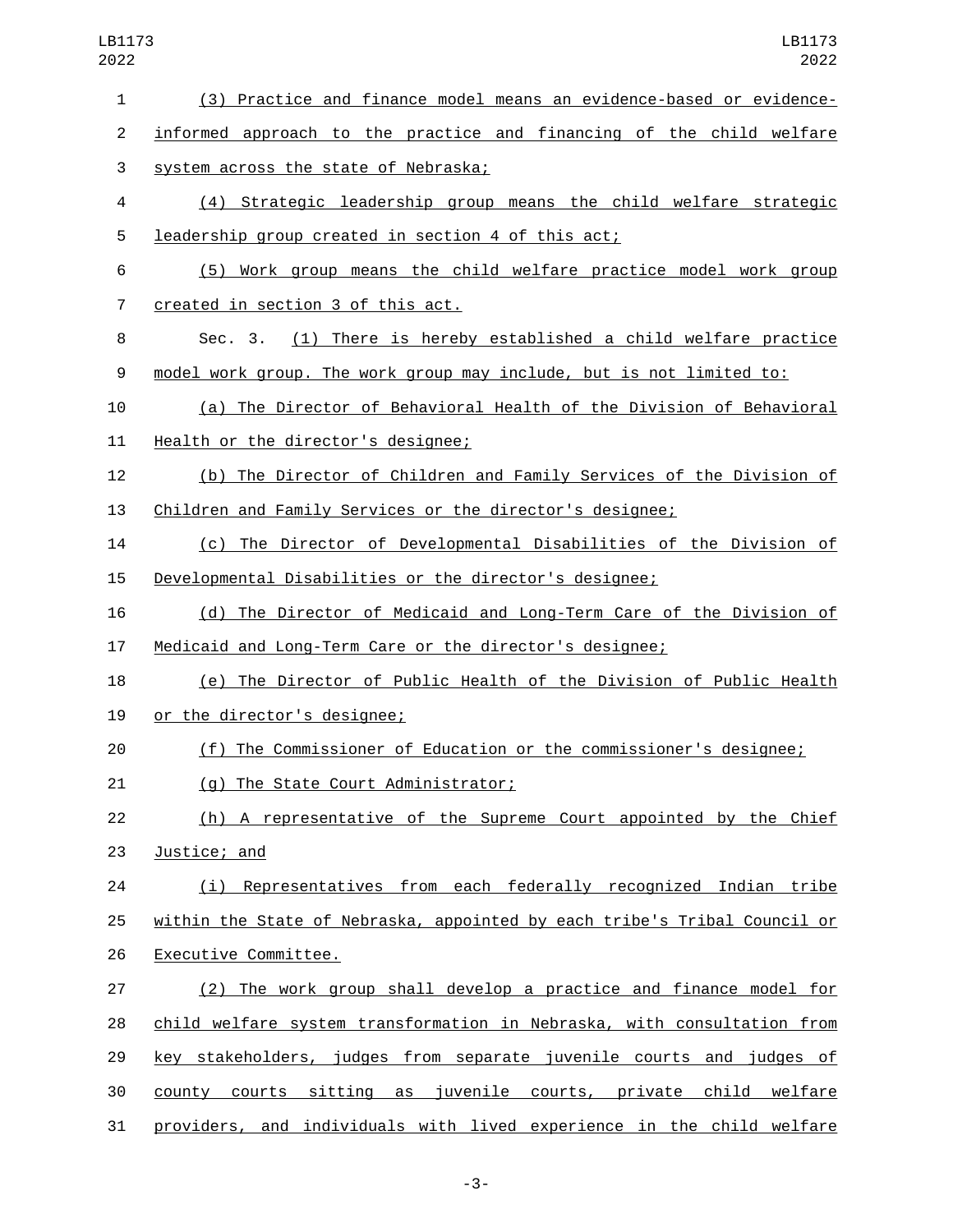| $\mathbf{1}$   | system. The practice and finance model shall include, but not be limited  |
|----------------|---------------------------------------------------------------------------|
| $\overline{c}$ | $\underline{\text{to}}$ :                                                 |
| 3              | (a) Development of a statewide mission and vision for the child           |
| 4              | welfare system in Nebraska;                                               |
| 5              | (b) Development of values and practice priorities for the child           |
| 6              | welfare system in Nebraska;                                               |
| $\overline{7}$ | (c) Development of statewide program goals and a practice and             |
| 8              | finance model for child welfare system case management and service        |
| 9              | delivery;                                                                 |
| 10             | (d) Development of engagement strategies to support community             |
| 11             | involvement in child welfare system transformation;                       |
| 12             | (e) Development of strategies that strengthen relationships across        |
| 13             | the court system, probation, executive branch agencies, the State         |
| 14             | Department of Education, and community partners;                          |
| 15             | Development of strategies that support integration across<br>(f)          |
| 16             | agencies;                                                                 |
| 17             | (g) Development of accountabilities across the entire child welfare       |
| 18             | system;                                                                   |
| 19             | (h) Evaluation of the state's Title IV-E claiming practices and           |
| 20             | identification of appropriate steps to optimize federal reimbursement for |
| 21             | <u>child welfare system expenditures;</u>                                 |
| 22             | (i) Opportunities and financial mechanisms for providers to pilot         |
| 23             | innovative solutions to meet program goals; and                           |
| 24             | (j) Development of a strategy for data collection and outcome             |
| 25             | monitoring.                                                               |
| 26             | (3) The work group shall provide monthly updates to the strategic         |
| 27             | leadership group.                                                         |
| 28             | There is hereby established a child welfare strategic<br>Sec. 4.          |
| 29             | leadership group. The strategic leadership group shall be a nonvoting     |
| 30             | group that exists for purposes of receiving updates on the work group's   |
| 31             | activities. The strategic leadership group shall consist of:              |